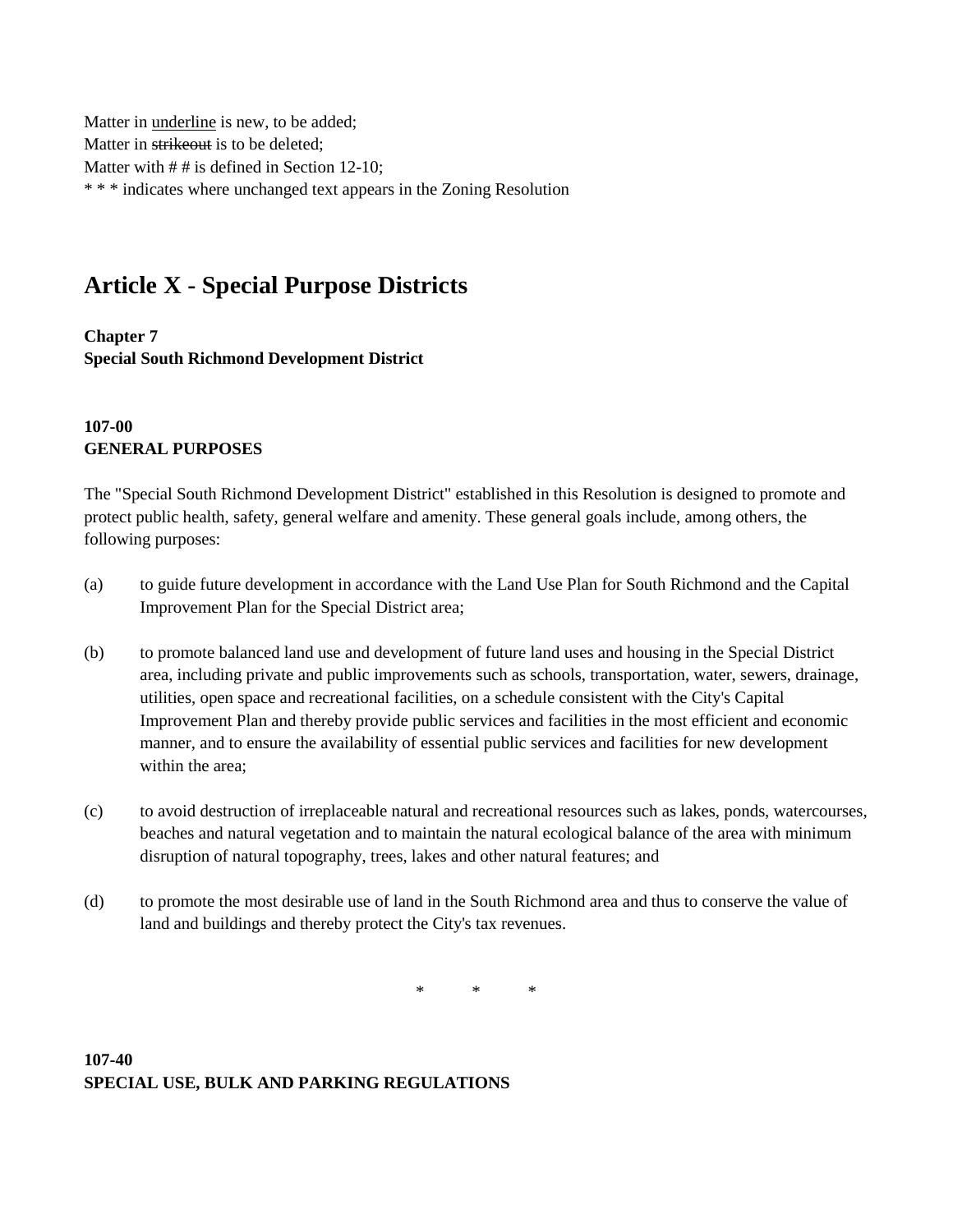# **107-41 Type of Residence**

\* \* \*

#### **107-411 Affordable independent residences for seniors Non-profit residences for the elderly in Area SH**

In Area SH, as shown on the District Plan (Map 4 in Appendix A) of this Chapter, any #development# or #enlargement# comprised of #affordable independent residences for seniors# #non-profit residences for the elderly# shall be permitted upon certification of the Chairperson of the City Planning Commission that:

- (a) such #development# or #enlargement# will contain not more than 250 #dwelling units# of #affordable independent residences for seniors# #non-profit residences for the elderly#, individually or in combination with other #developments# or #enlargements# within Area SH that have received prior certification pursuant to this Section;
- (b) a site plan has been submitted showing a detailed plan demonstrating compliance with the provisions of this Chapter; and
- (c) such #residences# comply with the #use# and #bulk# regulations of R3-2 Districts, except that the maximum #floor area ratio#, maximum #lot coverage# and minimum required #open space# shall be as set forth for R3-2 Districts in Section 23-142-23-141 (Open space and floor area regulations in R1 and R2 Districts with a letter suffix as well as R3 through R5 Districts Open space and floor area regulations in-R1, R2, R3, R4 or R5 Districts), as modified by this Chapter. The provisions of Section 23-144 23-147 (Affordable independent residences for seniors) (For non-profit residences for the elderly) shall not apply.

Any #development# or #enlargement# that results in a total of more than 250 #dwelling units# of #affordable independent residences for seniors# #non-profit residences for the elderly# in Area SH shall be permitted only upon authorization of the City Planning Commission, pursuant to Section 107-672 (In Area SH).

## **107-412**

## **Special bulk regulations for certain community facility uses in lower density growth management areas**

The #bulk# regulations of this Chapter applicable to #residential buildings# shall apply to all #zoning lots# in #lower density growth management areas# containing #buildings# used for:

- (a) ambulatory diagnostic or treatment health care facilities, as listed in Section 22-14 (Use Group 4), except where such #zoning lot# contains #buildings# used for hospitals or #long-term care facilities# nursinghomes as defined in the New York State Hospital Code; or
- (b) child care services as listed under the definition of #school# in Section 12-10 (DEFINITIONS), except where such #zoning lot# contains #buildings# used for houses of worship or, for #zoning lots# that do not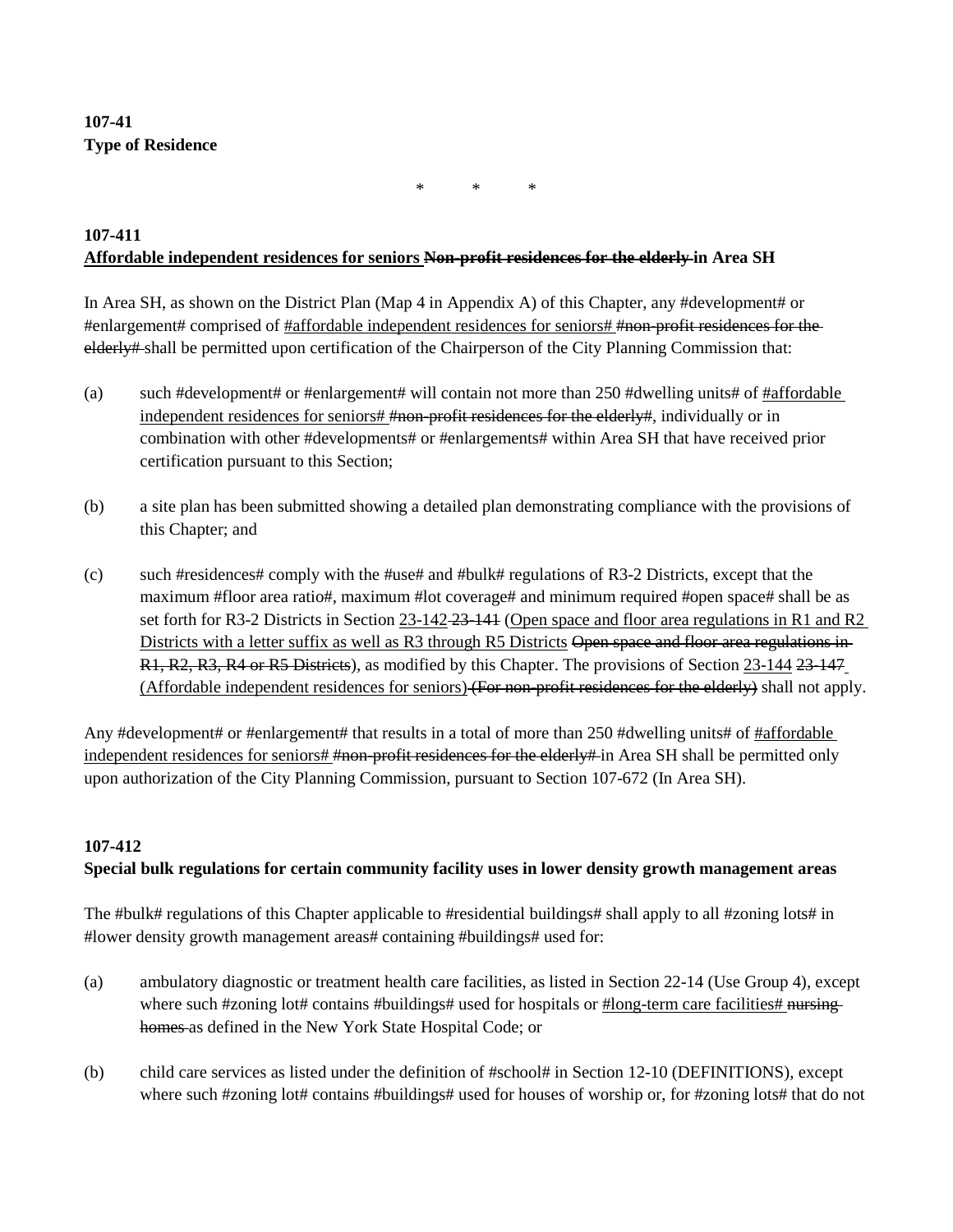contain #buildings# used for houses of worship, where the amount of #floor area# used for child care services is equal to 25 percent or less of the amount of # floor area# permitted for #community facility use# on the #zoning lot#.

\* \* \*

# **107-42 Minimum Lot Area and Lot Width for Residences**

\* \* \*

## **107-421 Minimum lot area and lot width for zoning lots containing certain community facility uses**

In R1, R2, R3A, R3X, R3-1, R4A and R4-1 Districts, the provisions of this Section shall apply to #zoning lots# containing #buildings# used for:

(a) ambulatory diagnostic or treatment health care facilities, as listed in Section 22-14 (Use Group 4), except where such #zoning lot# contains #buildings# used for hospitals or #long-term care facilities# nursinghomes as defined in the New York State Hospital Code; and

\* \* \* **107-60 AUTHORIZATIONS** \* \* \*

**107-67 Uses and Bulk Permitted in Certain Areas**

\* \* \*

#### **107-672 In Area SH**

The City Planning Commission may authorize #developments# that will result in more than 250 #dwelling units# of #affordable independent residences for seniors# #non-profit residences for the elderly# in Area SH, as shown on the District Plan (Map 4 in Appendix A), provided such #developments# comply with the #use# and #bulk# regulations of R3-2 Districts, except that the maximum #floor area ratio#, maximum #lot coverage# and minimum required #open space# shall be as set forth for R3-2 Districts in Section 23-1421 (Open space and floor area